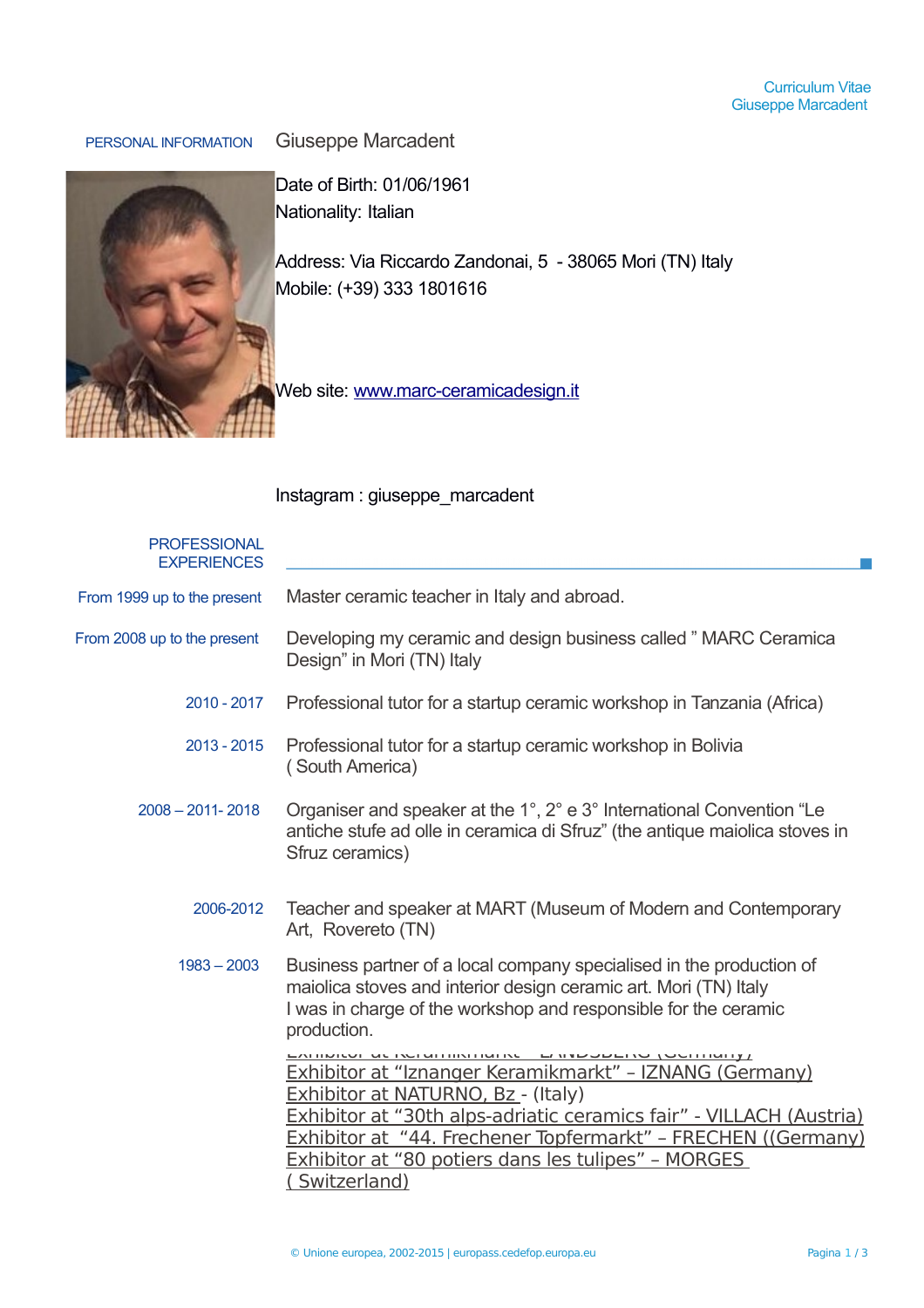- 2018 2019 Exhibition at "Festival de Cèramique Contemporaine" presso Galleria "L'Estrèe" – Ropraz (Switzerland)
	- <sup>2018</sup> Exhibitor at "80 potiers dans les tulipes" MORGES (Switzerland) Exhibitor at "ARGILLA" – AUBAGNE (France) Exhibitor at "29th alps-adriatic ceramics fair" - VILLACH (Austria) Exhibitor at "Lucca Pottery Festival" – LUCCA (Italy) Exhibitor at "Iznanger Keramikmarkt" – IZNANG (Germany) Exhibitor at Keramikmarkt – LIENZ (Austria) Exhibitor at Keramikmarkt – HALL in TIROL (Austria) Exhibitor at "ARGILLA'" – FAENZA (Italy) Exhibitor at "Keramik und Porzellan in Augarten" – VIENNA (Austria)
	- <sup>2017</sup> Exhibitor at FUORISALONE Brera Design Week MILANO (Italy) Exhibitor at NATURNO , Bolzano (Italy) Exhibitor at "Argilla" – AUBAGNE (France) Exhibitor at "Keramikfest en Schloss Hof "– VIENNA (Austria) Exhibitor at LIONE (France) Exhibitor at XVIII Fiera Internazionale della Ceramica – FIRENZE (Italy)
	- <sup>2016</sup> Personal exhibition at Galleria d'Arte di LAZISE , Verona (Italy) Exhibitor at "ARGILLA'" – FAENZA (Italy) Exhibitor at LIONE (Francia) Exhibitor at XVII Fiera Internazionale della Ceramica – FIRENZE (Italy)
	- 2015 Exhibitor Galleria "Gulliver" ISOLA d'ELBA (Italy) Exhibitor at " Foodish Ceramics" – 12 maestri dell'arte ceramica – ROMA (Italy) Exhibitor at "Clay2Day" – LISSERBROECK (Olanda) Exhibitor at NATURNO, Bolzano (Italy) Exhibitor at KARLSRUHE (Germany) Exhibitor at "Argilla" – AUBAGNE (Francia) Exhibitor at GRAZ (Austria) Exhibitor at LIONE (Francia) Exhibitor at XVI Fiera Internazionale della Ceramica – FIRENZE (Italy) Exhibitor at "Design Circus" – MILANO (Italy) Exhibitor at " T'Able" – Fiera MILANO (Italy)